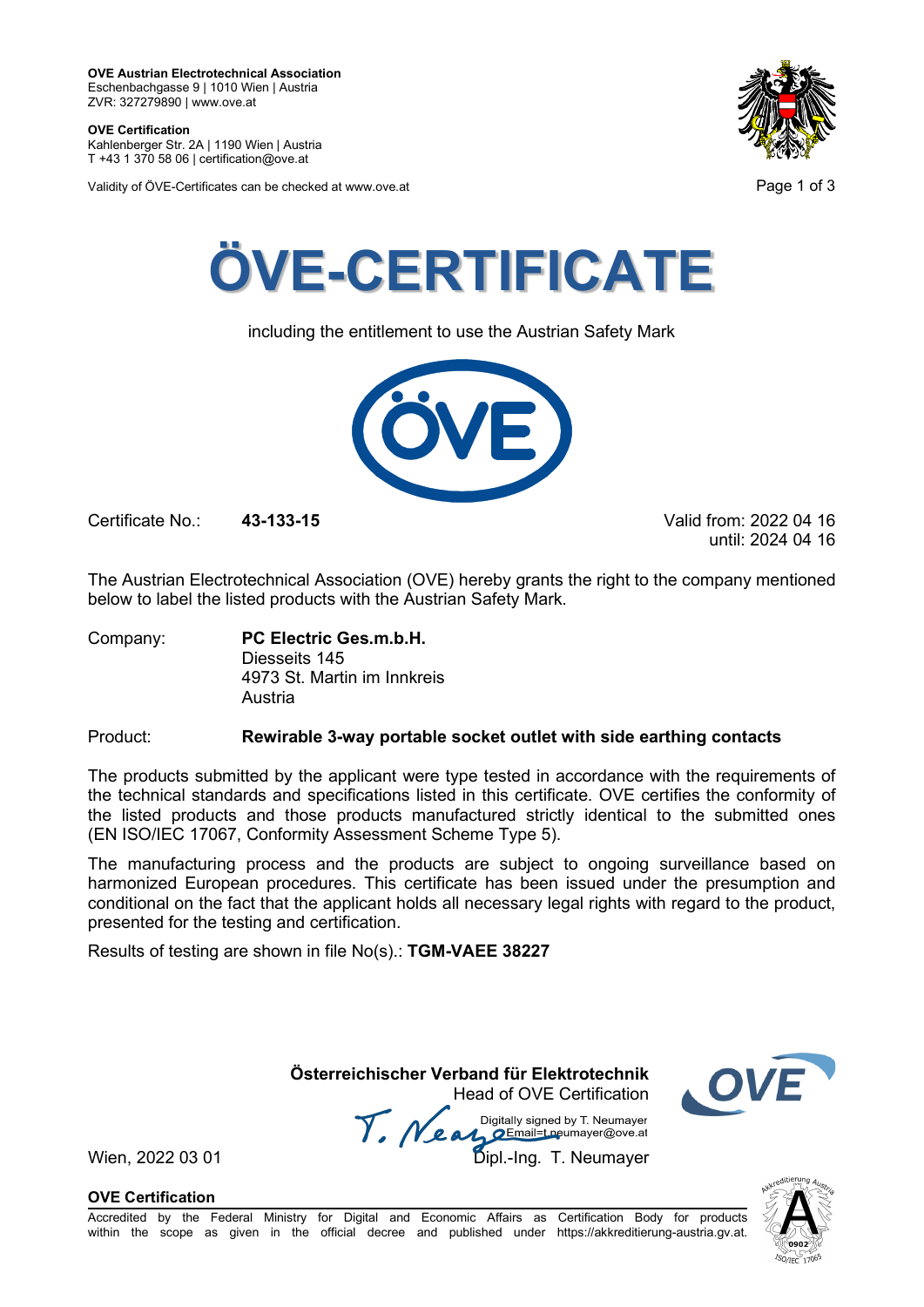

#### **Manufacturer:**

PC Electric Ges.m.b.H. Diesseits 145 4973 St. Martin im Innkreis Austria

#### **Factory location(s):**

PC Electric Ges.m.b.H. Diesseits 145 4973 St. Martin im Innkreis Austria

PCE Polska Sp.z.o.o. ul Podwalna 8A 58-200 Dzierzoniow Poland

### **Tested and certified according to:**

ÖVE/ÖNORM IEC 60884-1:2005-09-01 ÖVE/ÖNORM E 8684-1:2010-03-01

## **Product: Rewirable 3-way portable socket outlet with side earthing contacts**

| <b>Type designation:</b><br>Rating:                                                                                                               | Trademark:  |  |
|---------------------------------------------------------------------------------------------------------------------------------------------------|-------------|--|
| 253<br>Rated voltage: AC 250 V<br>Rated current: 16 A<br>3-way connector with internal cord anchorage<br>IP20 oder IP44 oder IP54<br>see typecode | PCE / ELCEE |  |
| 2536<br>Rated voltage: AC 250 V<br>Rated current: 16 A<br>3-way connector with external cord anchorage<br>IP44<br>see typcode                     | PCE / ELCEE |  |



Certificate No.: 43-133-15

Date: 2022 03 01 Page 2 of 3

#### **OVE Certification**